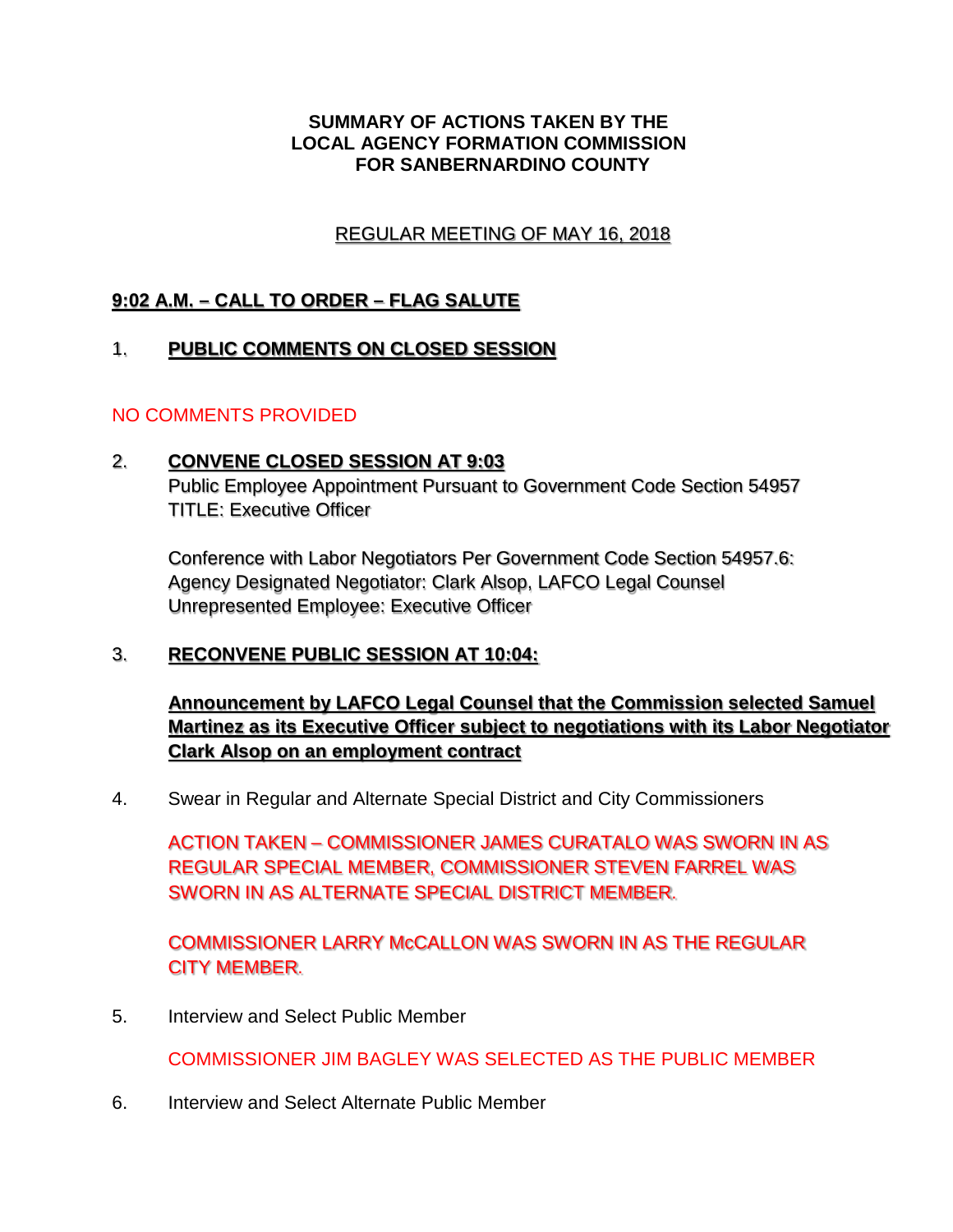## LOUISA AMIS WAS SELECTED AS THE ALTERNATE PUBLIC MEMBER

7. Selection of Chair and Vice Chair

COMMISSIONER JAMES RAMOS WAS ELECTED AS CHAIR. COMMISSIONER JAMES CURATALO WAS ELECTED AS VICE CHAIR.

# **CONSENT ITEMS:**  CONSENT ITEMS:

The following consent items are expected to be routine and non-controversial and will be acted upon by the Commission at one time without discussion, unless a request has been received prior to the hearing to discuss the matter.

- 8. Approval of Minutes for Regular Meeting of April 18, 2018
- 9. Approval of Executive Officer's Report
- 10. Ratify Payment as Reconciled for Month of March 2018 and Note Cash Receipts

### ACTION TAKEN – APPROVAL OF MINUTES, AND APPROVAL OF STAFF RECOMMENDATION FOR EXECUTIVE OFFICER'S EXPENSE REPORT AND RATIFY PAYMENTS

11. Consent Items Deferred for Discussion

# ACTION TAKEN – NO ITEMS DEFERRED FOR DISCUSSION

# <u>PUBLIC HEARING ITEMS</u>

- 12. Fiscal Year 2018-19 Final Budget Review to include the Following:
	- a. Consideration of (1) CEQA Statutory Exemption for Schedule of Fees, Deposits and Charges Revisions; and (2) Review and Adoption of Schedule of Fees, Deposits, and Charges Effective June1, 2018
	- b. Review and Adoption of Final Budget for Fiscal Year 2018-19 including the Apportionment for Independent Special Districts, Cities and the County

## ACTION TAKEN – STAFF RECOMMENDATIONS FOR 12 (a) AND 12 (b) APPROVED IN THEIR ENTIRETY

13. Consideration of (1) CEQA Statutory Exemption for LAFCO 3217 and (2) LAFCO 3217 - Sphere of Influence Amendment for San Bernardino County Fire Protection